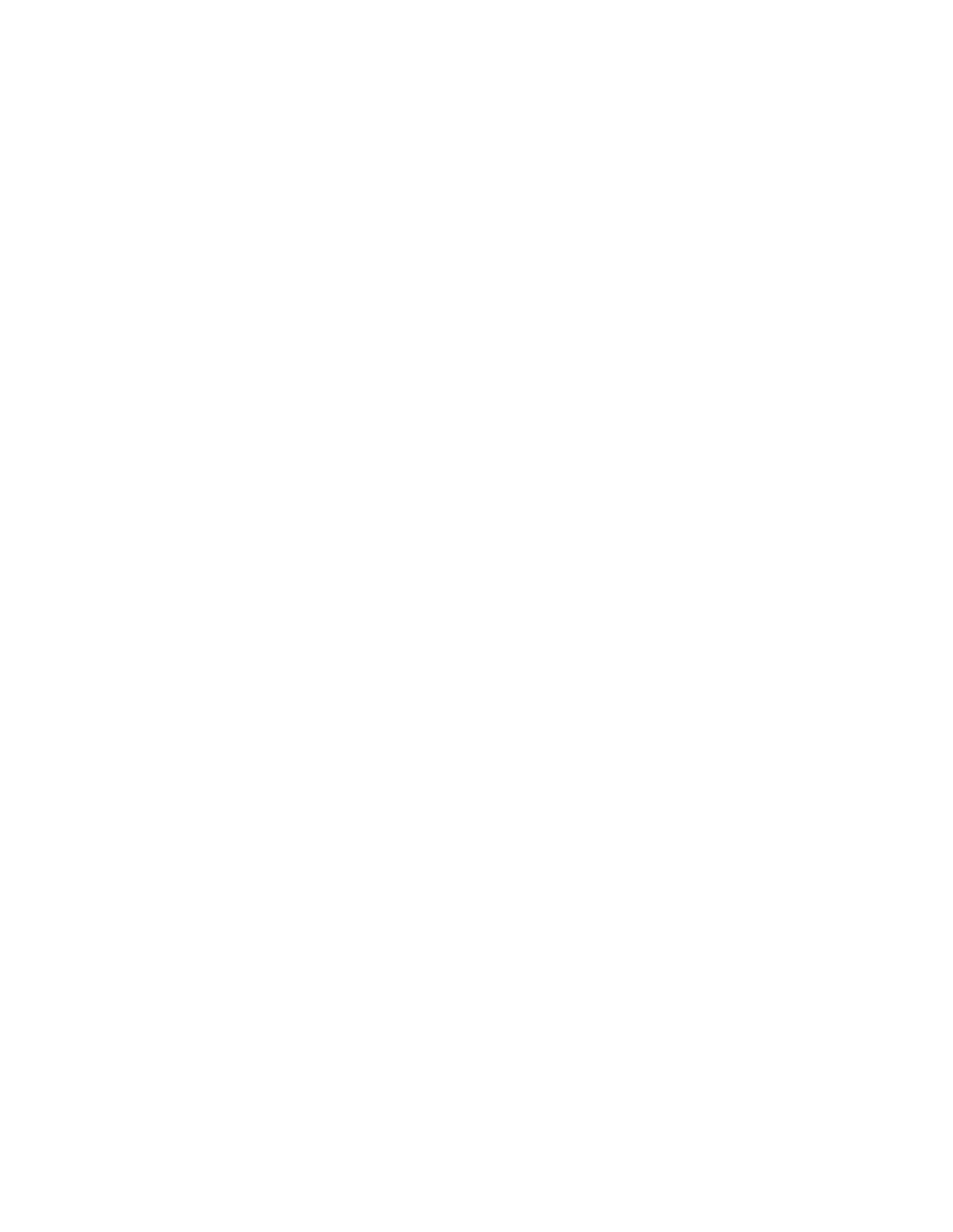

# Member Requirements

#### Paperwork

- o Member Responsibility Form
- o Medical Release Form
- o Liability Waiver
- o Copy of Insurance Card
- o Copy of State ID

#### Financial Obligations

- o Equipment Fees
- o Tuition
- o Camp Fees
- o Late Fees
- o Raffle Fundraiser

#### Rules and Regulations

- o Participation
- o Code of Conduct
- o Discipline
- o Drug Policy

I (and my parents if under 18) have read this entire contract. I/we understand the full text and have sought clarification in any instance where the material is unclear. Having read and agreed to all of the above conditions, I am prepared to may full commitment to the Arsenal Drum and Bugle Corps.

\_\_\_\_\_\_\_\_\_\_\_\_\_\_\_\_\_\_\_\_\_\_\_\_\_\_\_\_\_\_\_\_\_\_\_\_\_\_\_\_\_\_\_\_\_\_\_\_\_\_\_\_\_\_\_\_\_\_\_\_\_\_\_\_\_\_\_\_\_\_

Member Signature Date

Parent Signature Date Date

Initial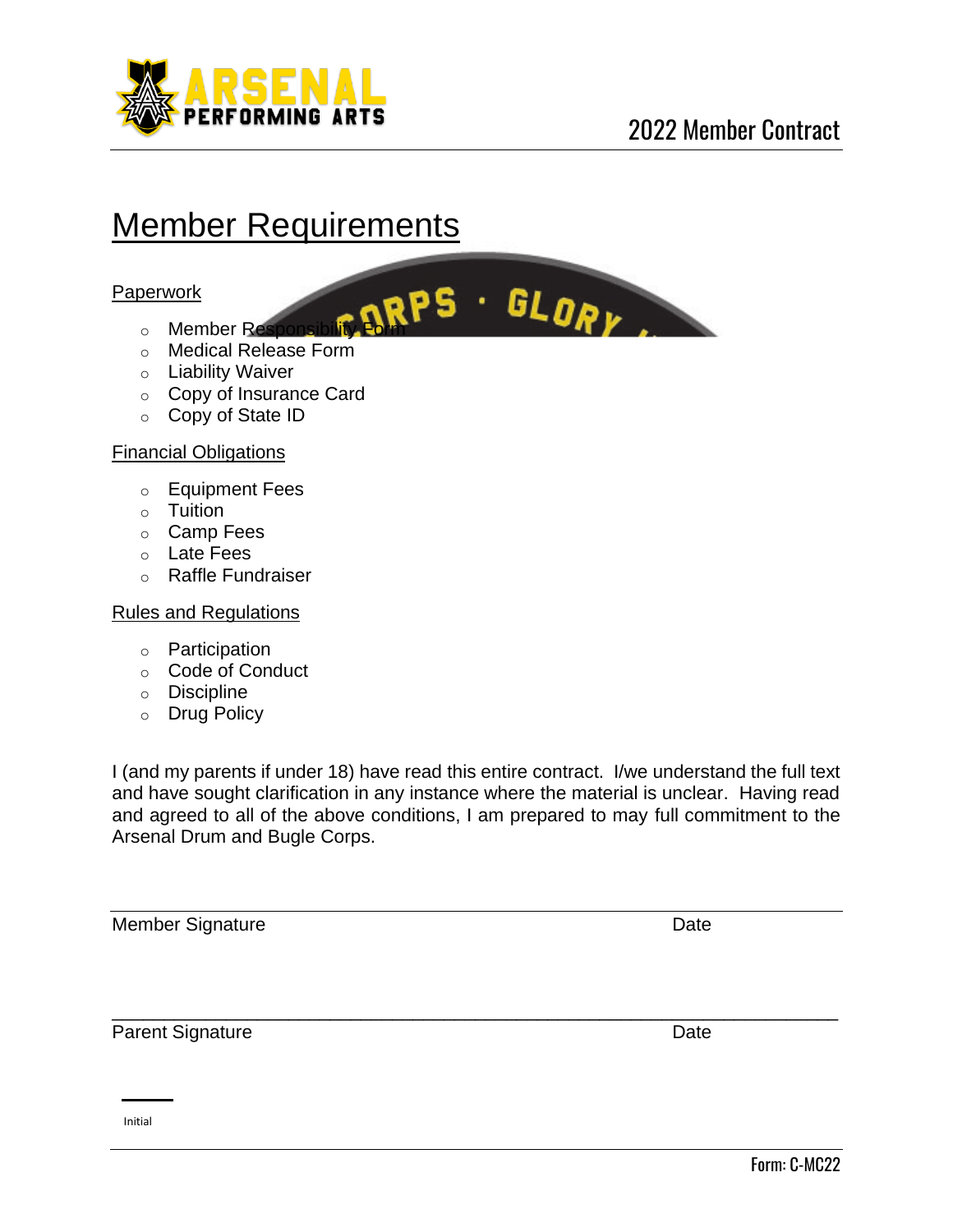

**1. Schedule/Attendance Commitment** – Rehearsal attendance is strictly required for all members of Arsenal. Absence is only permissible when the director and staff are notified prior to rehearsal being missed. Academic and school music related absences are permitted, but members must communicate them to staff at the time of signing this contract. All personal time (such as vacations) should be scheduled in order to avoid conflict with rehearsals and performances.

| Date              | Event                                        | <b>Please List All Conflicts</b> |
|-------------------|----------------------------------------------|----------------------------------|
| December 10-11    | Brass/Battery/Color Guard (El Paso, TX) ____ |                                  |
| February 26-27    | Brass/Battery (El Paso, TX)                  |                                  |
| Apr 30-May 1      | Full Corps (El Paso, TX)                     |                                  |
| May 28            | Full Corps (El Paso, TX)                     |                                  |
| June 27 - July 17 | Full Corps/Season                            |                                  |
|                   |                                              |                                  |

**2. Conduct and Discipline** – Members are expected to conduct themselves in a professional manner at all times, regardless of whether they are in rehearsal, attending a performance, or on personal time. Behavior unbecoming of a professional or otherwise contrary to the standards of Arsenal will not be tolerated and will result in disciplinary action or termination of membership. Insubordination to staff, volunteers, and student leadership will not be tolerated and will be grounds for immediate disciplinary action or termination of membership without refund.

**Equipment** – Arsenal provides equipment of its own and equipment that has been loaned to us by our partners for the benefit of our members. Members assume full responsibility for equipment they are issued, including being responsible for the full cost of replacing/repairing lost or damaged equipment. Members are expected to treat all equipment with the utmost care. Theft of Arsenal equipment is grounds for immediate termination of membership without refund, and members who are ejected for theft will be barred from future participation in all Arsenal programs.

**Personal Belongings** – Arsenal will not accept responsibility for lost, stolen, or damaged personal belongings of any member, staff, or volunteer.

Initial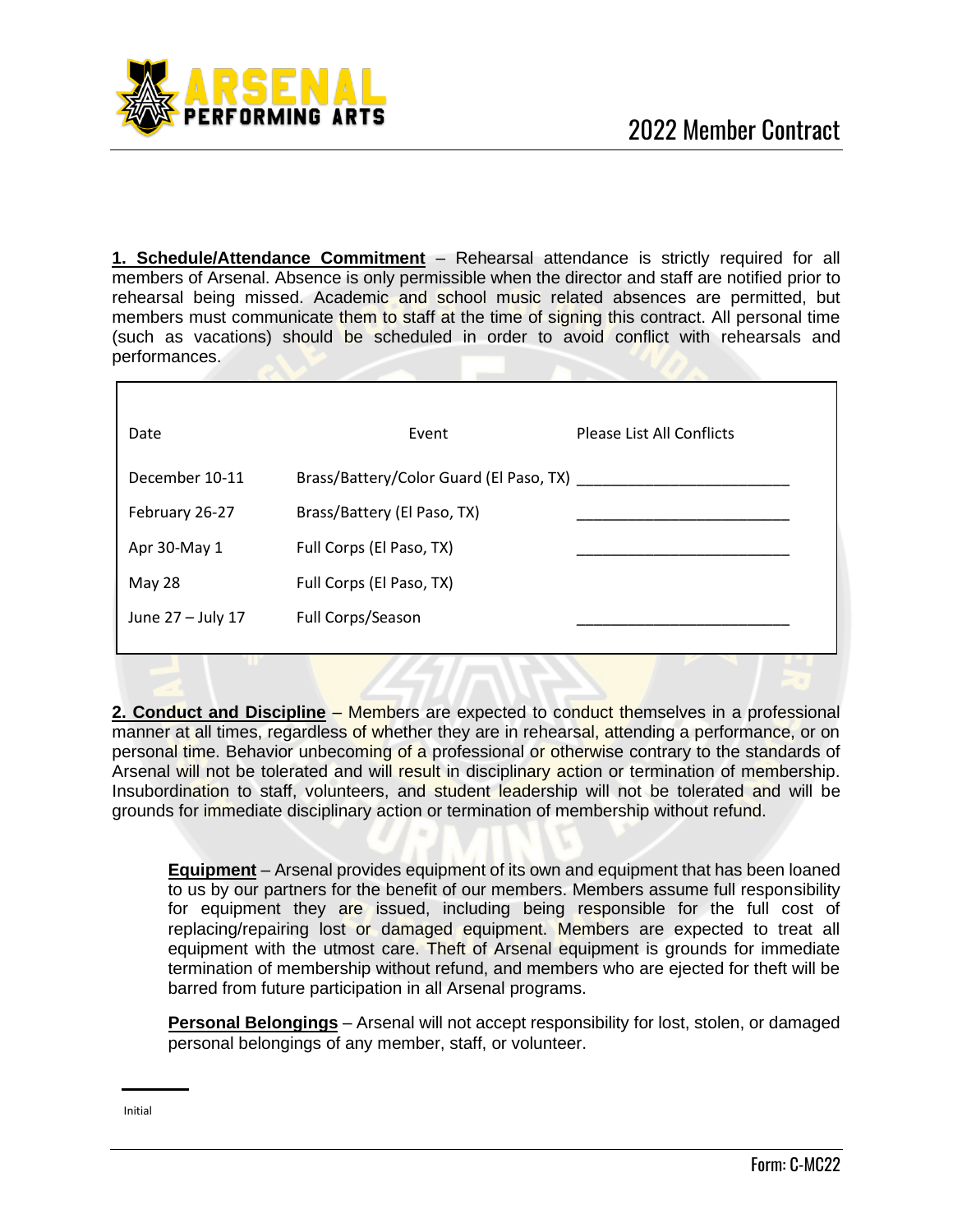

**Drugs/Smoking** – Arsenal follows a *zero-tolerance drug policy.* Smoking, vaping, and any other use of tobacco products is strictly prohibited. Marijuana use, including smoking, vaping, or "edibles" is also prohibited, even in states where Marijuana use is legal. Use of illegal or non-prescribed drugs is strictly prohibited. Members, including those who are of legal age, are not permitted to drink alcohol at any time. **Possession of alcohol, tobacco, or any illegal substance is grounds for immediate dismissal from the corps without refund.**

Prescription medication should be noted on your medical release form and the staff should be notified of any special medical conditions requiring medication.

**Housing Sites –** Members must follow the rules established by our hosts at our rehearsal/housing facilities. All facilities must be left in the same or better condition than which they were found. You will be required to help with various cleaning duties as designated by the staff and/or student leadership.

**3. Financial Commitment** – The financial commitment for Arsenal is contained in two parts, member fees and fundraising. Member fees consist of Tuition and Camp Fees and are required for participation in an APA ensemble. Another required part of the commitment is fundraising; members may elect to opt-out of the fundraising, but they will be assessed an additional fee for doing so.

**Tuition -** Tuition includes instruction, use of a uniform, use of Arsenal equipment, transportation/housing/meals on tour, competition entry fees, tickets to the Cheyenne, WY Show and Drums Along the Rockies in Ft. Collins, CO, and end of season banquet. The complete cost of Arsenal Tuition for 2022 will be no more than \$1,150 which includes summer program, camp fees and raffle ticket sales.

**Camp Fees –** Camp fees cover the cost of instruction, meals, use of Arsenal equipment, and facilities, during Arsenal Training Camps. Camp fees will be \$50 due by camp checkin. Payment for these camps MUST be made prior to inception of the camp. NO EXCEPTIONS. Participants will be turned away if their camp fee has not been paid.

**Late fees -** non-payment of fees may result in suspension and/or termination of your membership as well as late fees and interest charged to your account. Members who fail to pay the full tuition amount or to come to an agreement with Arsenal's administration staff before tour will not be permitted to travel with the corps.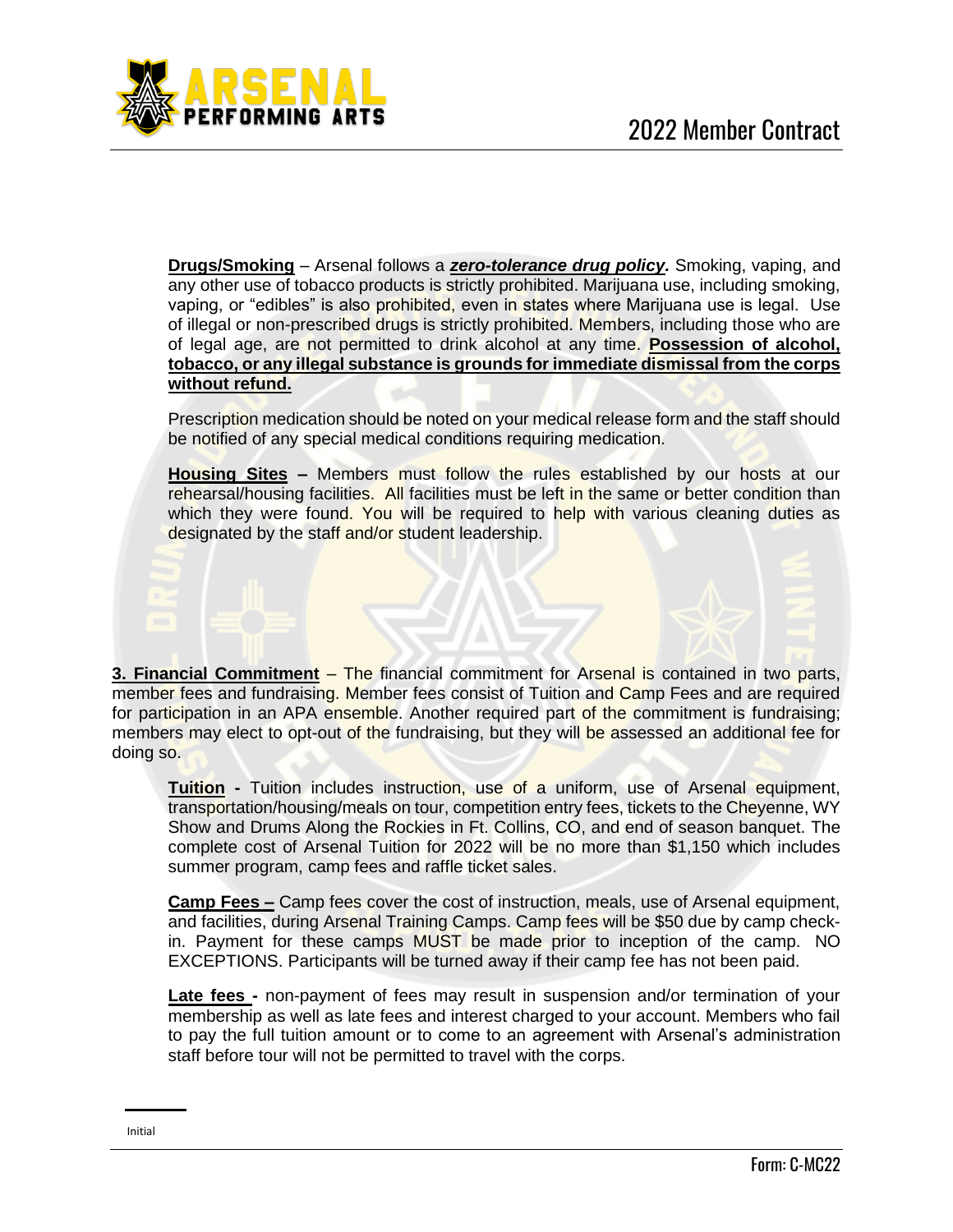

## **4. Payment Plan**

**Camp Fees**: **\$50** *if paid before or during check-in*

**Tuition: \$1,150** *due in full by June 20, 2020*

**Note:** *a \$*

*\$100 late fee will be assessed if tuition is not paid in full as of May 22, 2020. Full Amount due June 1, 2020 if Tuition and late fees are not paid by this time, members will be forbidden to tour with the corps.*

## **2022 Fee Structure**

| <b>Date Tuition Installment Due</b>                   | <b>Amount</b> |
|-------------------------------------------------------|---------------|
| 10 Days of receiving Contract to secure your position | \$150.00      |
| June 11, 2022 (Calendar Fundraiser)                   | \$962.00      |
| June 20, 2022                                         | \$38.00       |
|                                                       |               |

Camp Fees include instruction, meals, use of Arsenal equipment and **facilities** 

The following is the preferred tuition payment plan for all members. This plan is established to ensure that payments are made on time and to provide parents/members a structured system to avoid having to pay the entire amount in one lump sum. We will accept payment online at any time, and in person at camps. We will send you an invoice every month that a payment is due, but you may also request an invoice at any time by emailing us at contract@arsenalperformingarts.org.